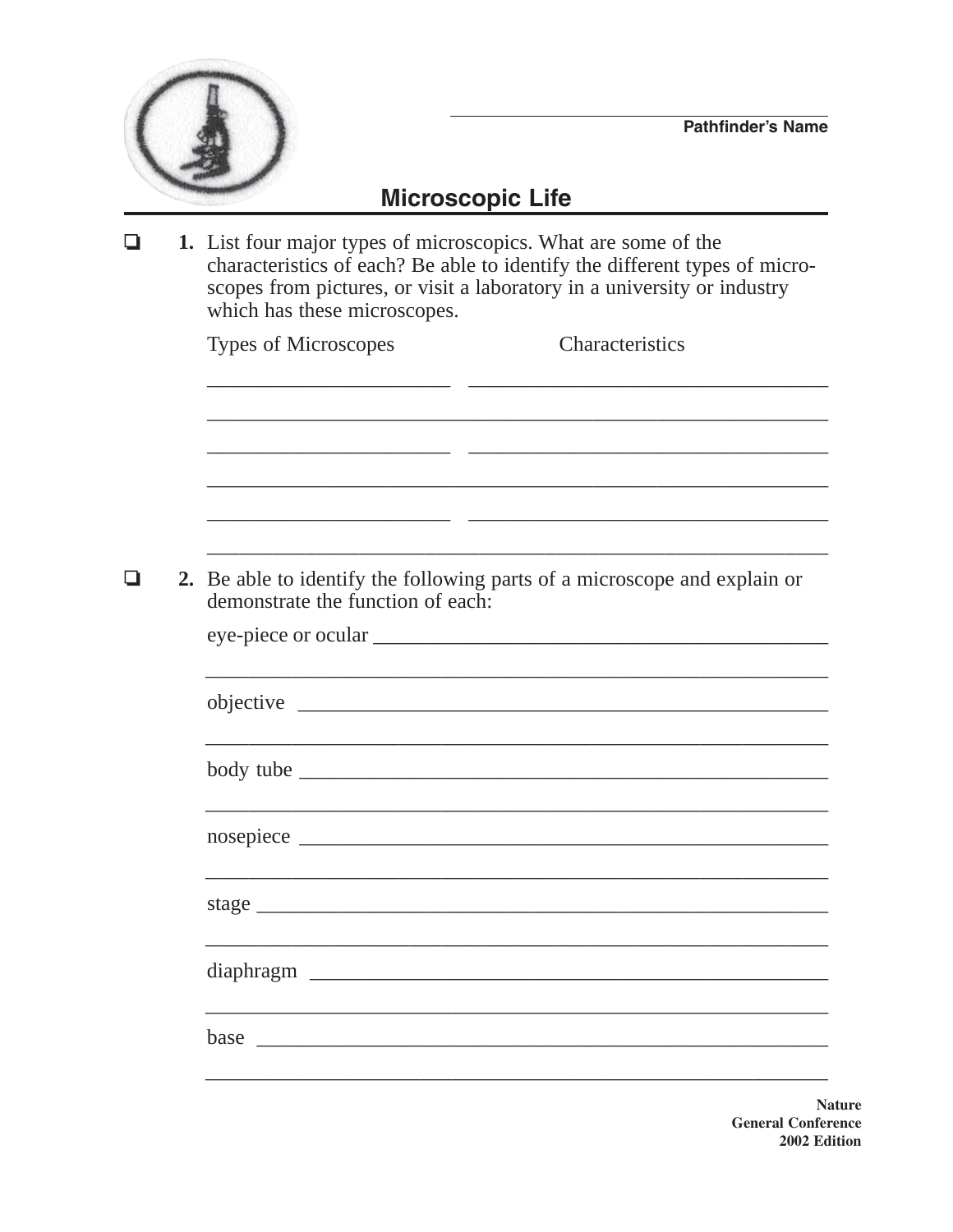| ப | 3. Know how to calculate the magnification of a compound microscope.<br>Calculate the magnification of the microscope you use for this honor. |  |  |  |  |  |  |
|---|-----------------------------------------------------------------------------------------------------------------------------------------------|--|--|--|--|--|--|
|   | 4. Define the following microscopic terms:                                                                                                    |  |  |  |  |  |  |
|   |                                                                                                                                               |  |  |  |  |  |  |
|   |                                                                                                                                               |  |  |  |  |  |  |
|   |                                                                                                                                               |  |  |  |  |  |  |
|   |                                                                                                                                               |  |  |  |  |  |  |
|   |                                                                                                                                               |  |  |  |  |  |  |
|   | unicellular<br><u> 1980 - Johann John Stein, marwolaeth a bhaile an t-Alban Stein an t-Alban Stein ann an t-Alban Stein an t-Alb</u>          |  |  |  |  |  |  |
|   |                                                                                                                                               |  |  |  |  |  |  |
|   |                                                                                                                                               |  |  |  |  |  |  |
|   |                                                                                                                                               |  |  |  |  |  |  |
|   |                                                                                                                                               |  |  |  |  |  |  |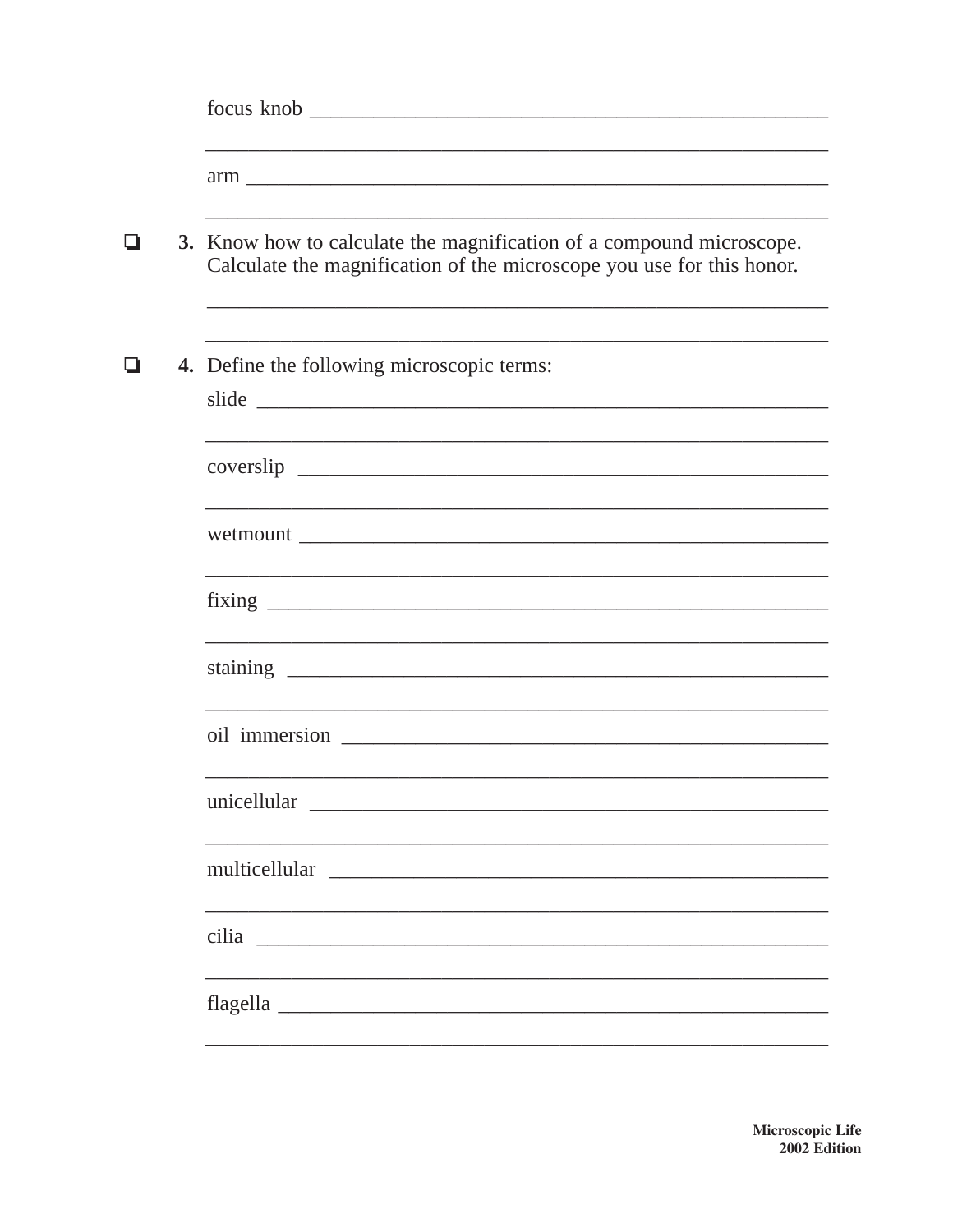| - |  |  |  |
|---|--|--|--|
|   |  |  |  |

\_\_\_\_\_\_\_\_\_\_\_\_\_\_\_\_\_\_\_\_\_\_\_\_\_\_\_\_\_\_\_\_\_\_\_\_\_\_\_\_\_\_\_\_\_\_\_\_\_\_\_\_\_\_\_\_\_\_

 $\Box$  **5.** Collect samples of water (from ponds, streams, ditches, gutters, puddles, etc.) And search for living organisms using a microscope with at least 100X magnification. Draw five of these organisms as accurately as possible. As far as possible, identify and label your diagrams (include the magnification used.)

Organisms drawn

- **1.** \_\_\_\_\_\_\_\_\_\_\_\_\_\_\_\_\_\_\_\_\_\_\_\_ **4.** \_\_\_\_\_\_\_\_\_\_\_\_\_\_\_\_\_\_\_\_\_\_\_\_\_\_\_ **2.** \_\_\_\_\_\_\_\_\_\_\_\_\_\_\_\_\_\_\_\_\_\_\_\_ **5.** \_\_\_\_\_\_\_\_\_\_\_\_\_\_\_\_\_\_\_\_\_\_\_\_\_\_\_
- **3.** \_\_\_\_\_\_\_\_\_\_\_\_\_\_\_\_\_\_\_\_\_\_\_\_\_ **6.** Draw and label a cell which includes the following parts:
- $\Box$

cell membrane

nucleus

cytoplasm.